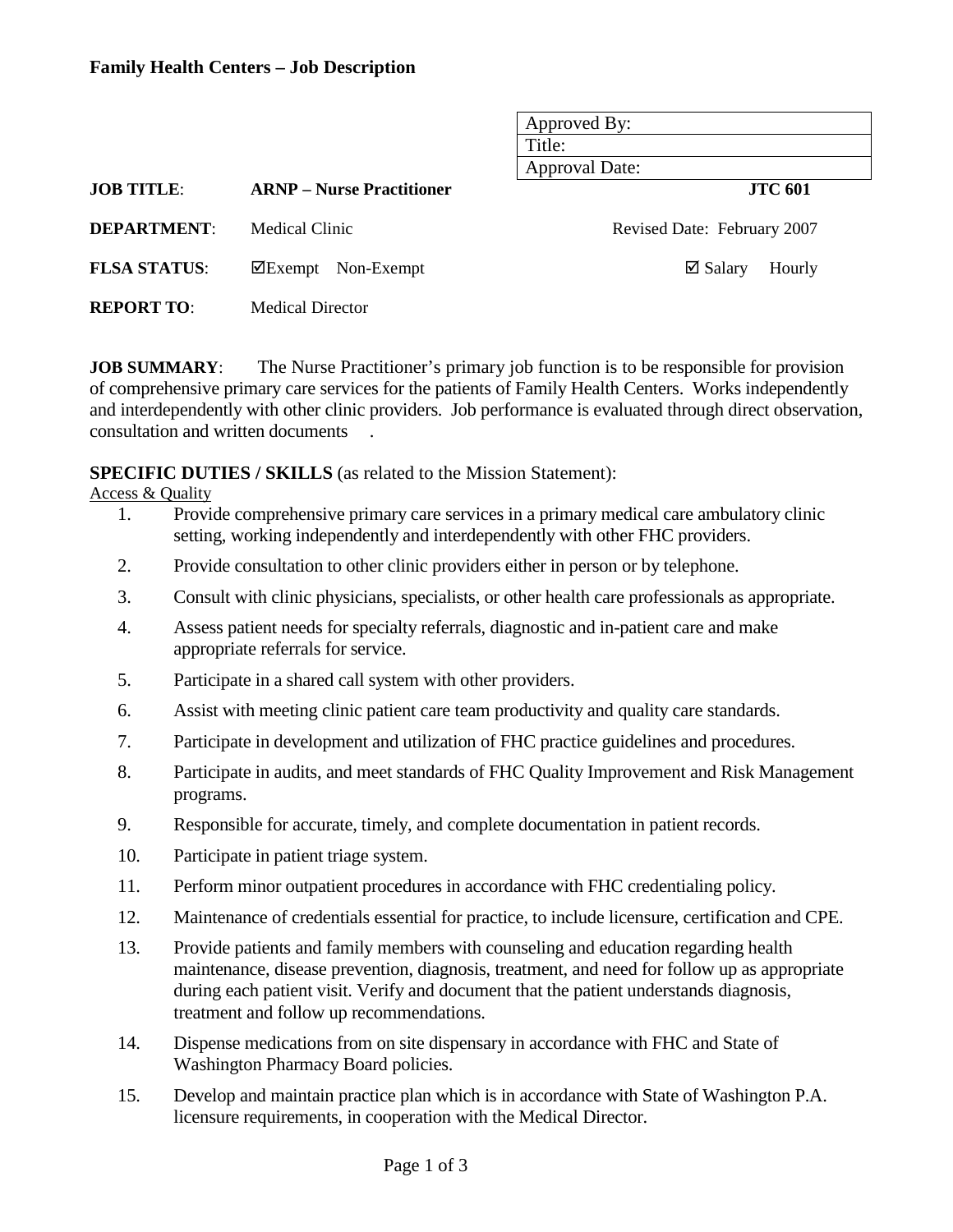## **Family Health Centers – Job Description**

- 16. Attend staff meetings, in-service meetings, and participates in agency committees or task force activities.
- 17. Other tasks as assigned by supervisor.

### **Advocacy**

- 1. Treat all patients with dignity and respect
- 2. Provide excellent customer service
- 3. Conform to JCAHO and HIPAA regulations

# **QUALIFICATIONS**:

- 1. *Education:* Graduate from an accredited Nurse Practitioner program.
- 2. *Licensure:* A valid license to practice as an ARNP with Evidence of Prescriptive Authority in the State of Washington.
- 3. *Experience*: No prior experience is required.
- **4.** *Essential Technical/Motor Skills*: Ability to communicate both verbally and in writing. Ability to write clearly, concisely and accurately.
- 5. *Interpersonal Skills*:
	- **-** Skilled in interpersonal relationships.
	- **-** Ability and willingness to work with a diverse individuals.
	- **-** An awareness and appreciation for both the health and socioeconomic needs of a lowincome, underserved population.
	- **-** Ability to work effectively in a community health setting utilizing physicians, nurse practitioners, physician assistants, and support staff.
- 6. Bi-lingual English/Spanish highly desired
- 7. Computer Literate…knowledge of office practices

## **GENERAL DUTIES AND RESPONSIBILITIES:**

- Maintain a courteous attitude toward internal and external customers at all times
- Ability to work in a team oriented atmosphere
- Honest, courteous and professional manner
- Good personal hygiene
- Free of alcohol and drug abuse
- Have a valid Washington driver's license and insurable.